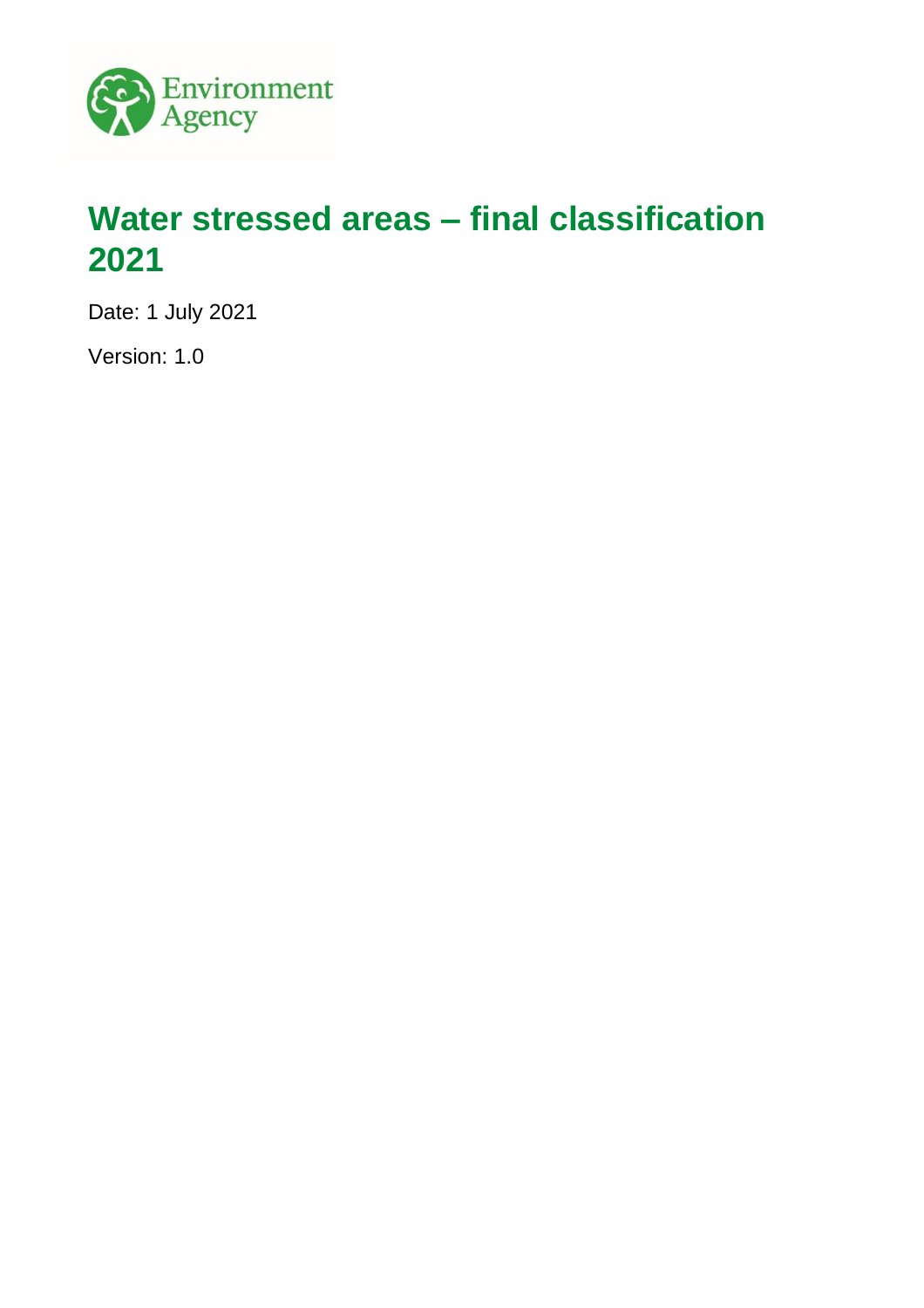We are the Environment Agency. We protect and improve the environment.

We help people and wildlife adapt to climate change and reduce its impacts, including flooding, drought, sea level rise and coastal erosion.

We improve the quality of our water, land and air by tackling pollution. We work with businesses to help them comply with environmental regulations. A healthy and diverse environment enhances people's lives and contributes to economic growth.

We can't do this alone. We work as part of the Defra group (Department for Environment, Food & Rural Affairs), with the rest of government, local councils, businesses, civil society groups and local communities to create a better place for people and wildlife.

Published by:

Environment Agency Horizon House, Deanery Road, Bristol BS1 5AH

[www.gov.uk/environment-agency](http://www.gov.uk/environment-agency)

© Environment Agency 2021

All rights reserved. This document may be reproduced with prior permission of the Environment Agency.

Further copies of this report are available from our publications catalogue: [www.gov.uk/government/publications](http://www.gov.uk/government/publications) or our National Customer Contact Centre: 03708 506 506

Email: [enquiries@environment](mailto:enquiries@environment-agency.gov.uk)[agency.gov.uk](mailto:enquiries@environment-agency.gov.uk)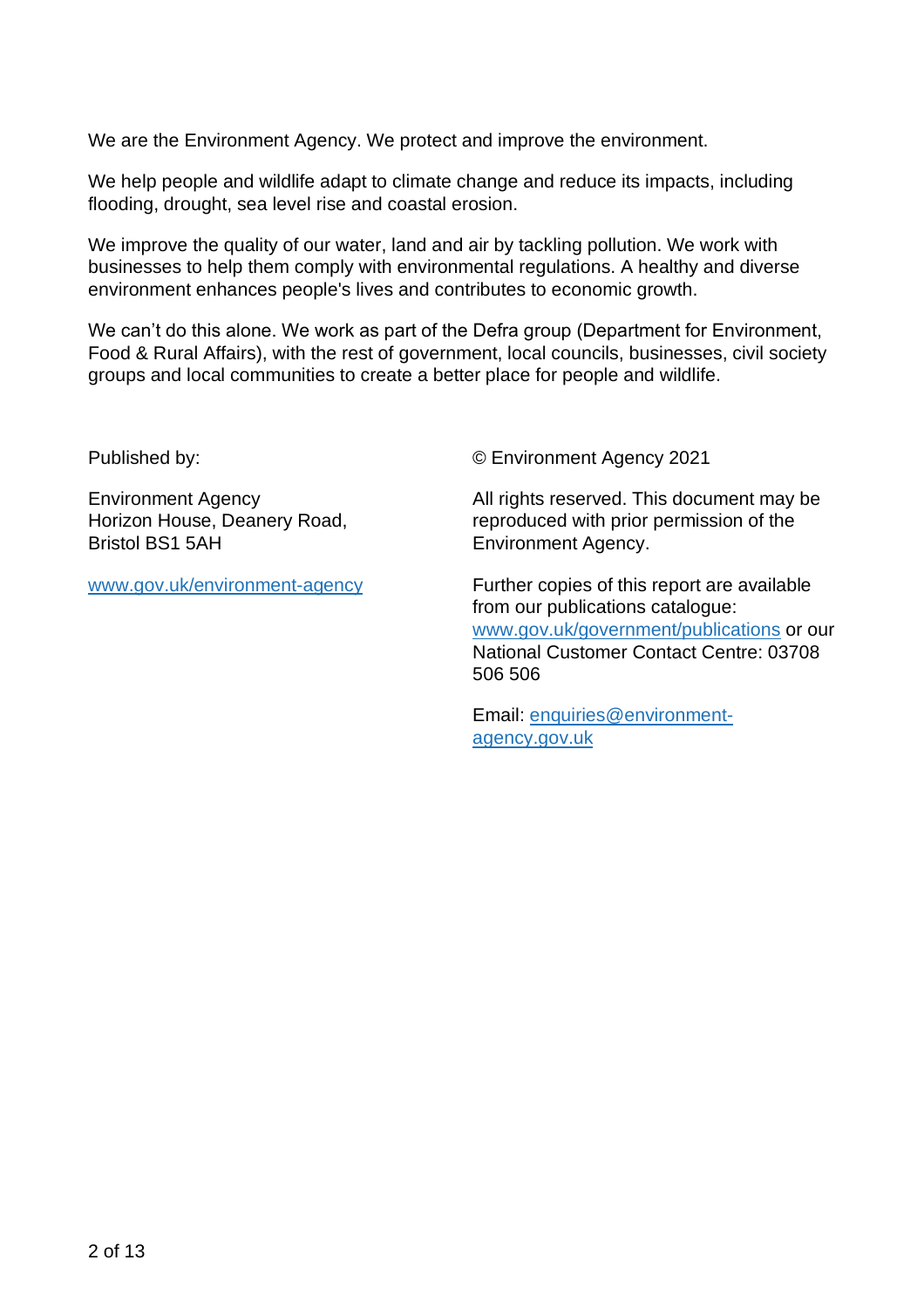#### **Contents**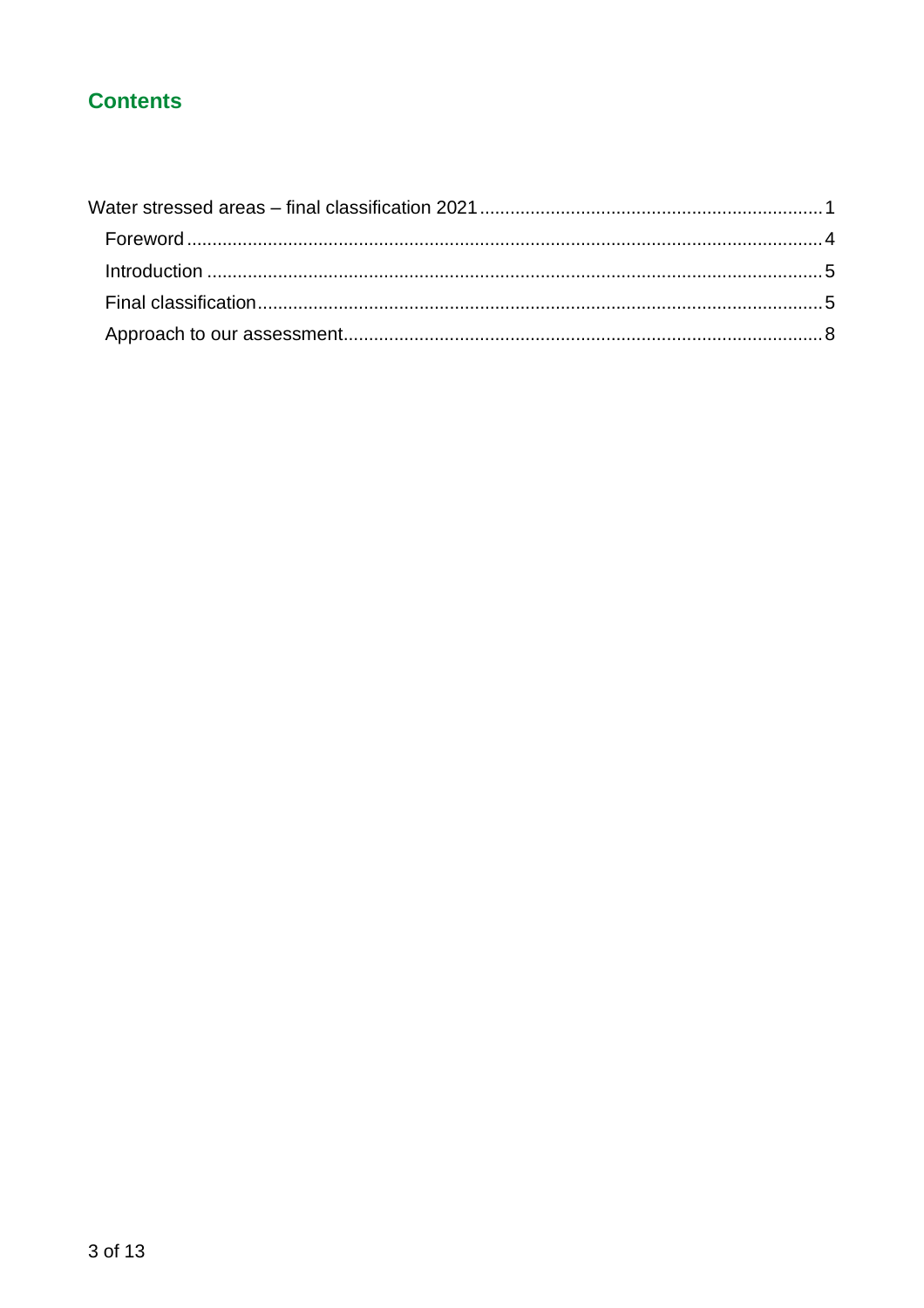### <span id="page-3-0"></span>**Foreword**

This report sets out the results of the updated determination of areas of water stress that took place in 2021. These results update the one previously published in 2013.

The Secretary of State accepted our advice on the water company areas that should be determined to be in areas of serious water stress and has determined those areas as areas of serious water stress on 1 July 2021. This followed our public consultation in February and March 2021. The determination is solely to inform whether water companies should be able to consider the option of charging by metered volume for all customers. This is known as compulsory metering. It must be considered alongside other options to manage water supplies in their water resources management plans.

A lot has changed since the classification was revised in 2013. The [National Framework](https://www.gov.uk/government/publications/meeting-our-future-water-needs-a-national-framework-for-water-resources)  [for Water Resources](https://www.gov.uk/government/publications/meeting-our-future-water-needs-a-national-framework-for-water-resources) and water companies' water resources management plans (WRMP19) were published in 2020. Using the latest data from these plans has improved our understanding of water resources needs. This includes the impact of climate change, pressure on the environment and how to meet the challenges they create.

Water stress applies both to the natural environment and to public water supplies. Both will be affected by climate change. Public water supplies are under pressure from reductions in abstraction to make them more environmentally sustainable. There is also a need to make public water supplies more resilient to droughts and meet additional demands associated with development and population growth.

The determination shows where we believe there are or, are likely to be, environmental impacts caused by public water supplies or the need for major water resources developments. It indicates where these could be reduced by improving water efficiency through metering. It does not indicate that there will not be enough water for supplies or reflect water company performance.

Serious water stress is defined in the Water Industry (Prescribed Conditions) Regulations 1999 as where 'the current household demand for water is a high proportion of the current effective rainfall which is available to meet that demand; or, the future household demand for water is likely to be a high proportion of the effective rainfall which is likely to be available to meet that demand'.

The water stress method takes a long-term view of the availability and the demand for public water supply, rather than a snapshot of shorter or peak periods. It accounts for future population growth, climate change, environmental needs and increased resilience. It reflects and supports the commitments that water companies have made to reduce leakage and water consumption.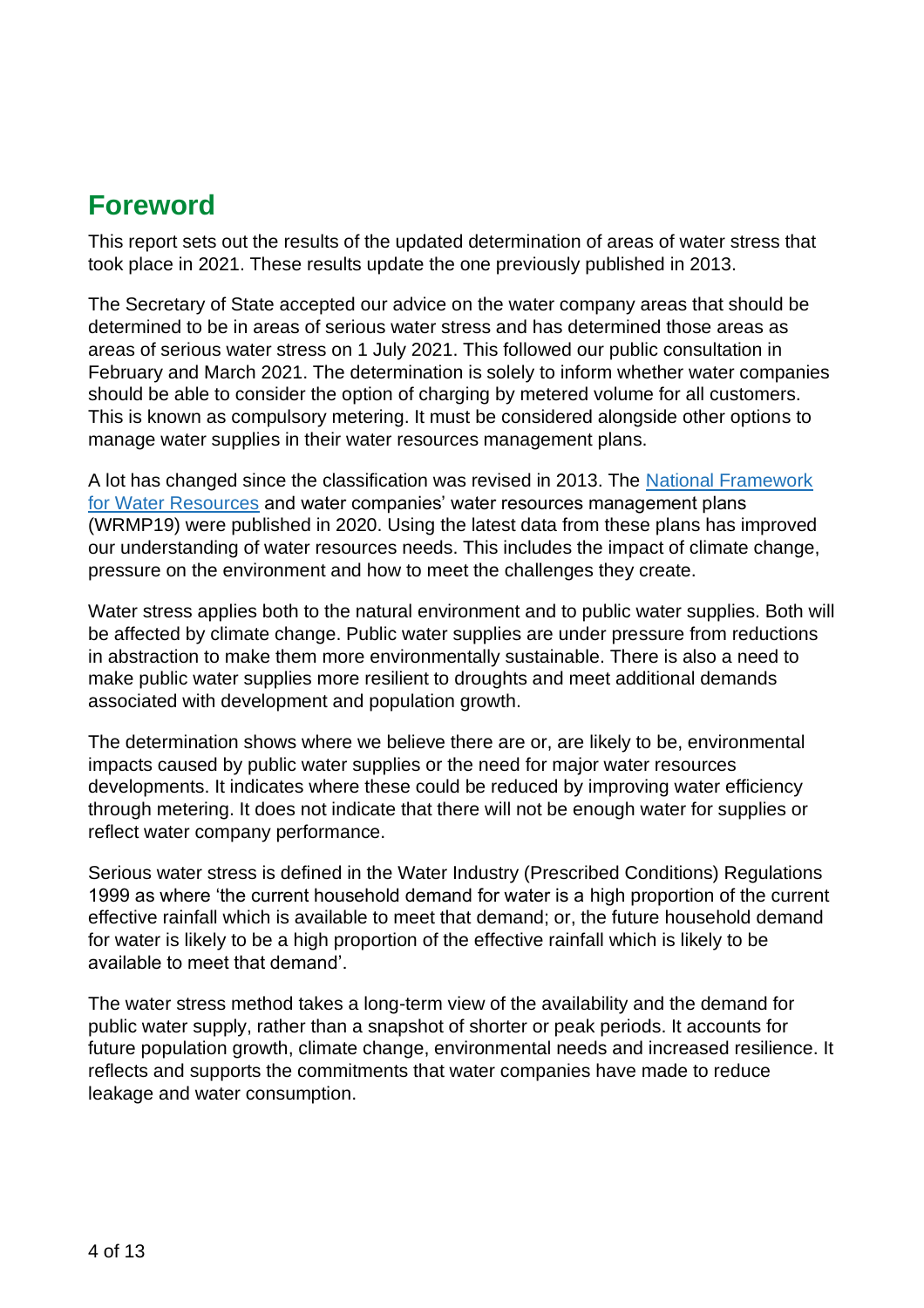

### <span id="page-4-0"></span>**Introduction**

As our water supplies come under increasing pressure, we need water companies to better manage the volume of water they distribute. To help with this, water companies in areas which are under serious water stress are able to charge all customers for the volume of water used. This is measured by a water meter on each property. Metering must be shown to be cost-effective and that there is customer support through the water resources management plan (WRMP) process.

Local authorities can use the water stress determination to inform whether they can require the tighter standard of 110 litres per head per day in new developments. Otherwise the use of the water stress determination is only to allow water companies to consider compulsory metering in their water resources management plans. It must not be used for other purposes such as development planning or water resources planning.

We consulted publicly on our approach between 11 February and 11 March 2021. We have published our summary of the responses to the consultation and our analysis on citizen space.

Our understanding of the current and future pressures on water resources has improved significantly since 2013. This includes the impacts of population growth, climate change and environmental requirements. It includes the expectation that public water supplies are resilient to extreme droughts with a frequency of 1:500 years. This means before there are restrictions such as stand pipes.

Water companies in areas determined as an area of serious water stress must evaluate compulsory metering alongside other options through their WRMPs. The water stress determination applies to individual water companies' areas or parts of water companies' areas. It cannot be applied to regions greater than water companies' areas or the whole country.

We used the latest available evidence to review how we identify the areas of England that have different levels of water stress. This included information in WRMP19 and produced for the National Framework for Water Resources published in 2020. We used interim water resources position statements produced by regional groups to look at the impacts of resilience to 1:500 year droughts.

We explain the method in the section on 'our [approach'](#page-8-0) in this document. A technical report 'Appendix 3: Water stress assessment methodology' contains more detailed information on the method and its development. This is also available on the [GOV.UK](https://www.gov.uk/government/consultations/determining-areas-of-water-stress-in-england) and [Citizen Space](https://consult.environment-agency.gov.uk/environment-and-business/updating-the-determination-of-water-stressed-areas) webpages.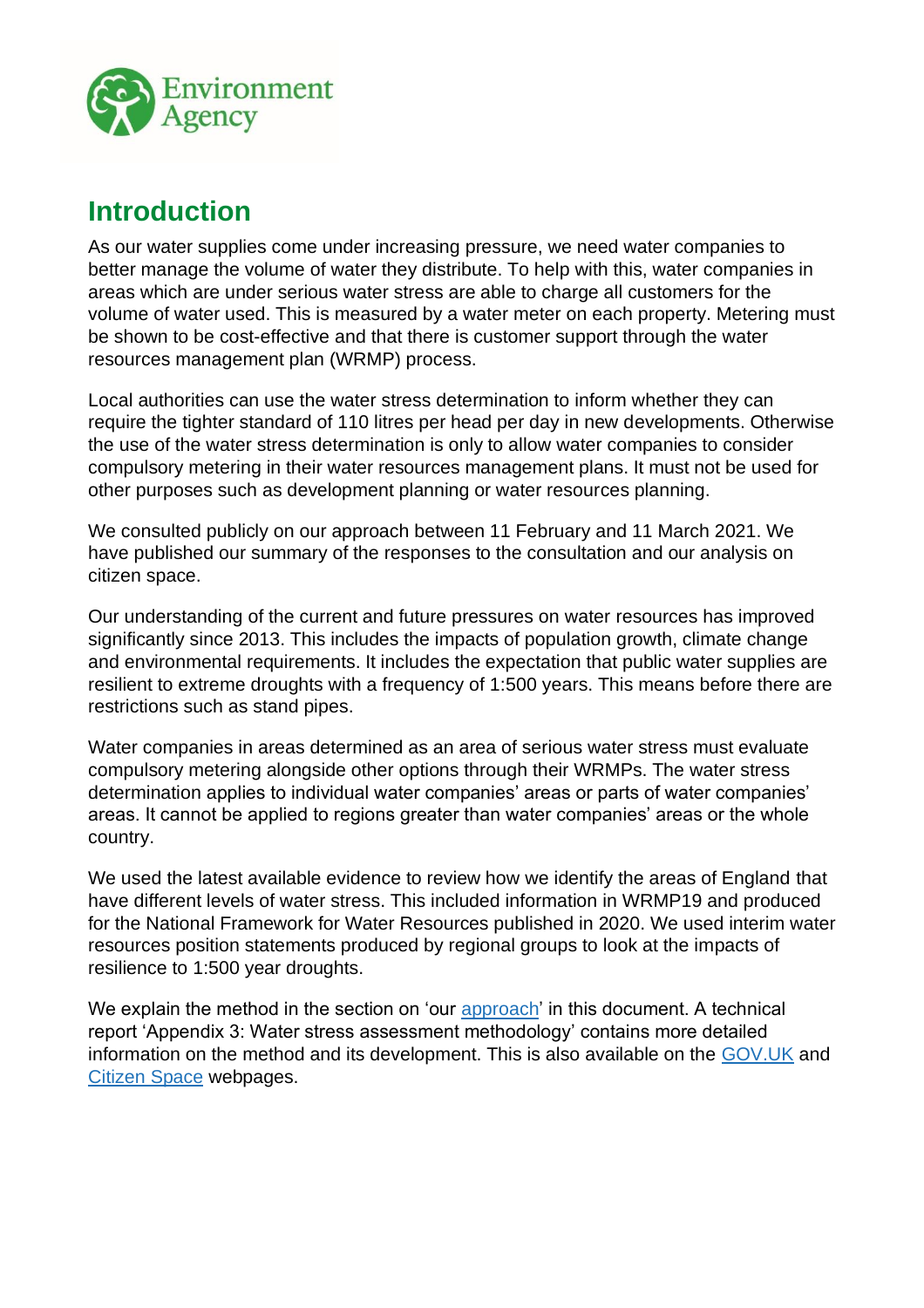## <span id="page-5-0"></span>**Final classification**

To satisfy the specific purpose of the Water Industry (Prescribed Condition) Regulations 1999 (as amended), the Environment Agency has looked across the current and future water usage and climate change scenarios, to provide a water stress situation for each water company area.

Even those areas that have been determined as not seriously water stressed, still experience pressure on water resources. The results assess where water resources are being or are likely to be exploited to a degree which may result in pressure on the environment or water supplies both now and in future. They do not indicate how individual water companies are performing in the management of their water resources, or a level of risk to public water supply.

The following company areas have been determined by the Secretary of State to be classed as seriously water stressed for metering purposes using the updated analysis. The numbers in brackets refer to the numbers on the map in figure 1:

Additional company areas as a result of the 2021 determination:

- Cambridge Water (4)
- Portsmouth Water (7)
- South Staffordshire Water (10)
- Severn Trent Water excluding Chester zone (12)
- Veolia Water (15)
- Wessex Water (17)
- South West Water Bournemouth (19)
- South West Water Isles of Scilly (20)

The companies determined to be in areas of serious water stress in 2013 remain so:

- Affinity Water (1)
- Anglian Water East Anglia (2)
- Essex and Suffolk Water (5)
- SES Water (8)
- South East Water (9)
- Southern Water (11)
- Thames Water (14)

The following company areas are determined to be not seriously water stressed for metering:

- Bristol Water (3)
- Northumbrian Water (6)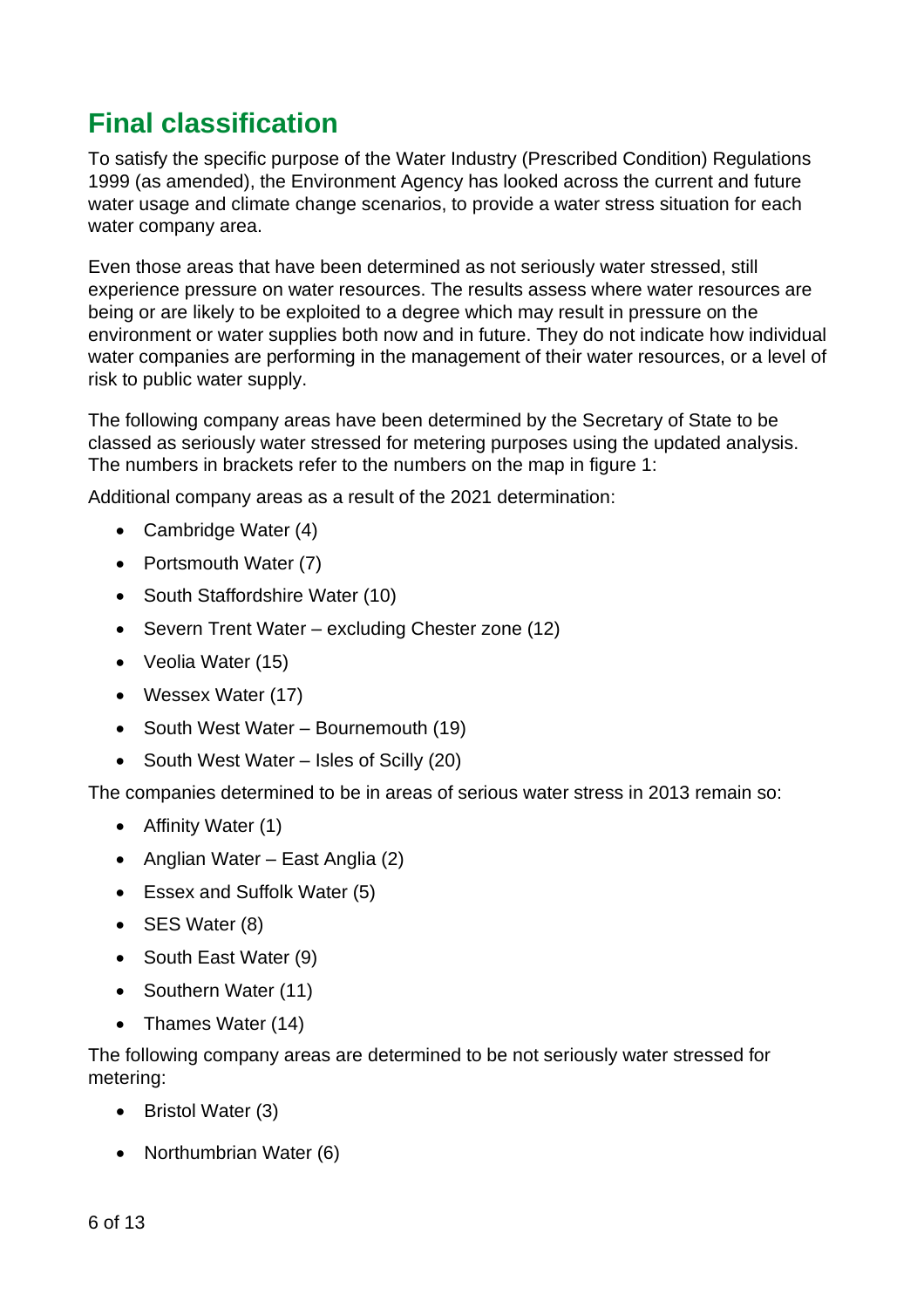- South West Water Devon and Cornwall (13)
- United Utilities (16)
- Yorkshire Water (18)
- Dŵr Cymru Welsh Water Herefordshire (21)
- Anglian Water Hartlepool (22)
- Severn Trent Chester zone (23)

Figure 1 shows a map of the results. It shows areas coloured red are those that are seriously water stressed and those in yellow are not seriously water stressed.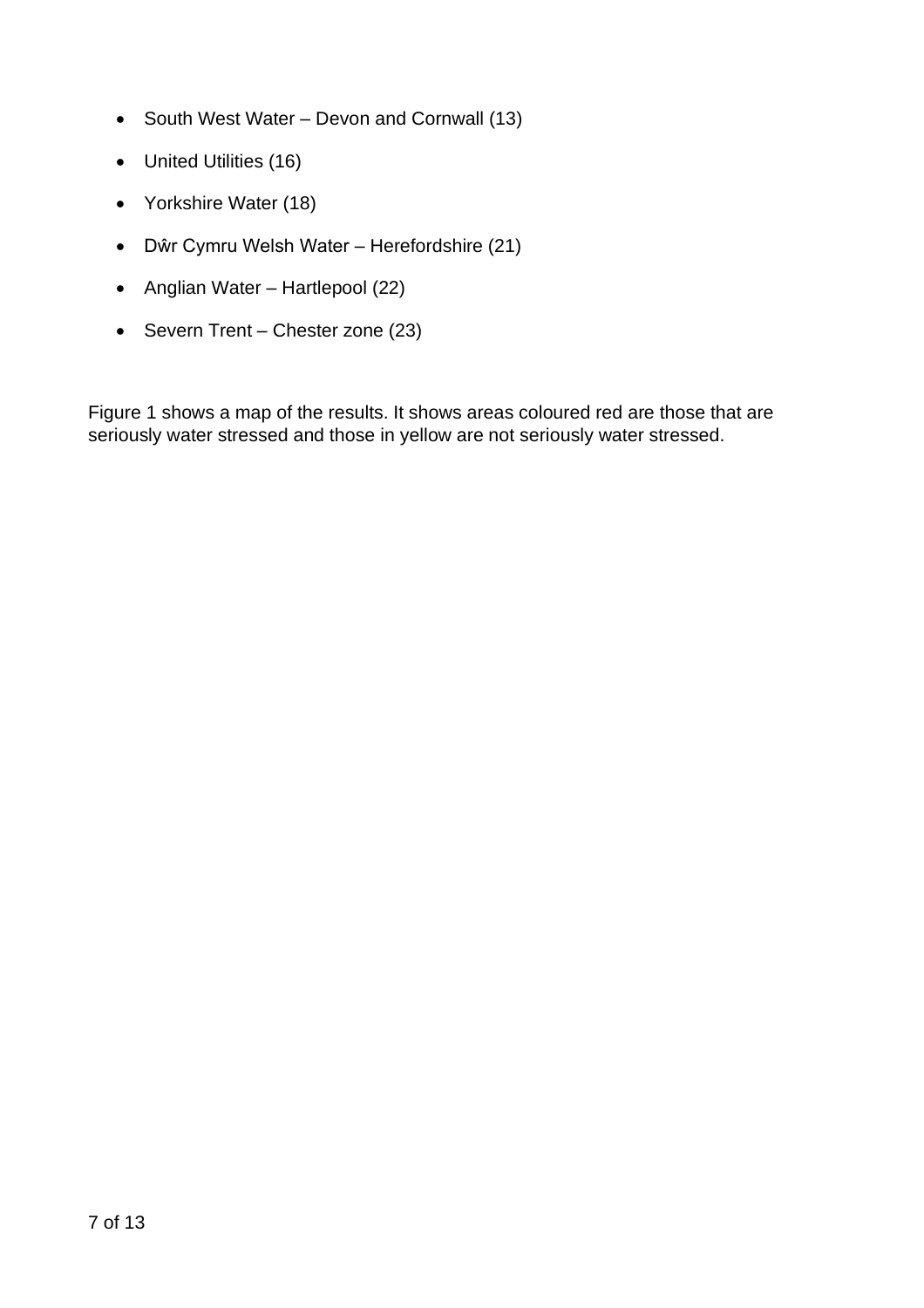

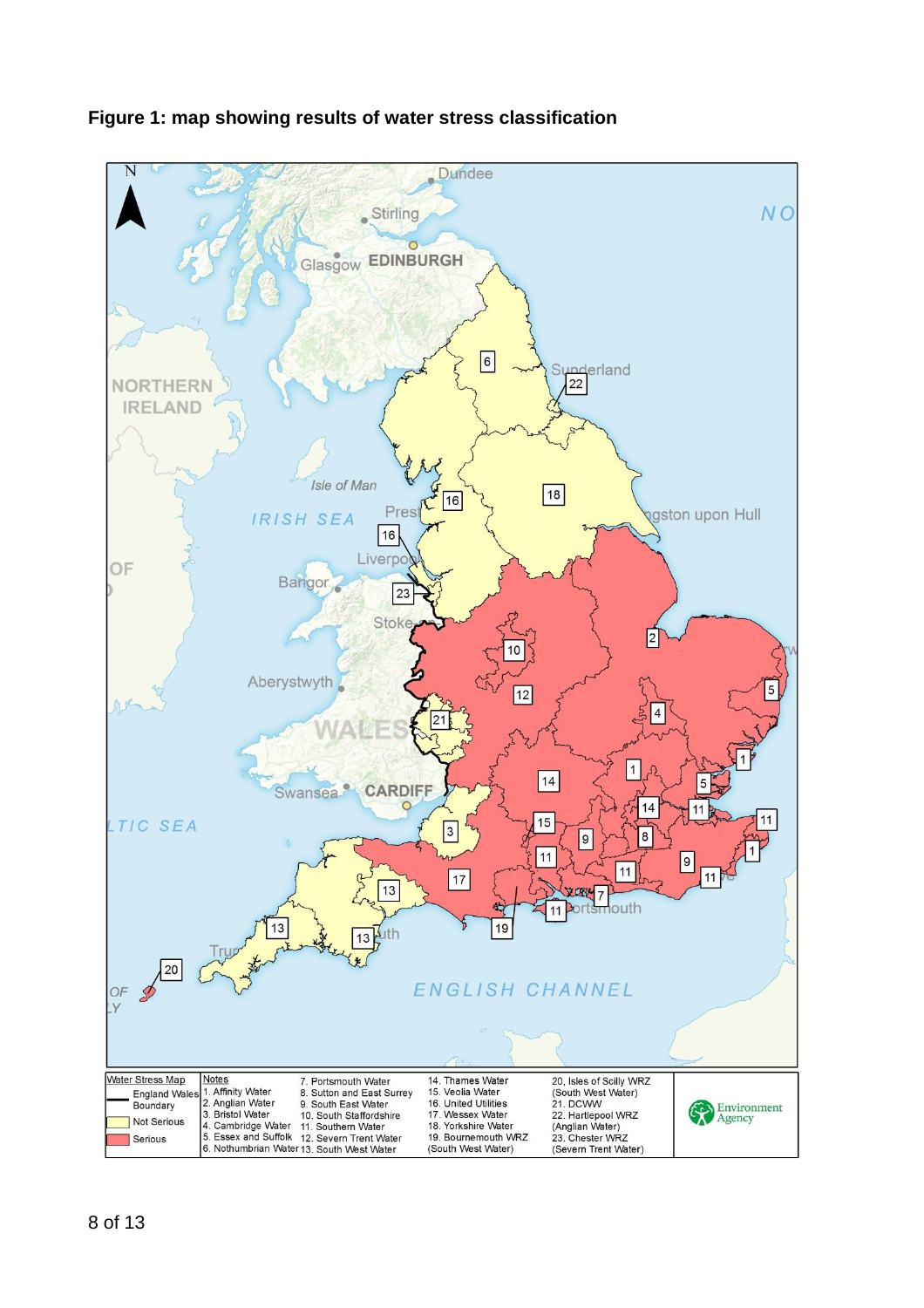## <span id="page-8-0"></span>**Approach to our assessment**

This section explains the steps we took to classify areas of water stress. We split the analysis into the areas covered by water companies. This was so we could look at situations where the water company has distinctly different geographical areas, for example Anglian Water and South West Water.

The assessment of water stress involved adjusting the future planned supply demand balances in the water company WRMP19. The adjustments included:

- making the WRMP19 data more consistent between water companies
- changes to reflect the impact of a higher level resilience to drought
- a reduced impact upon the environment from existing abstractions

Where these adjustments lead to a future supply demand deficit there is a case for serious water stress.

The assessment of water stress on public water supplies involved analysing the published data in the WRMP19 supply demand balance in each water company area. The analysis included:

- making the calculation of the supply demand balance more consistent between water companies (such as removing supply side drought measures)
- allowing for the impact of moving to a 1:500 (0.2%) risk of needing standpipes during droughts
- ensuring the achievement of a 50% reduction in leakage by 2050
- allowing for the reductions in personal consumption set out in WRMP19
- removing the impact of new supply side sources after 2024 to 2025
- allowing for the impact of changes to increase sustainability including climate change

The sustainability changes were derived from the future environment flow requirements which were assessed for the National Framework. This investigated the effects of climate change and the potential impact that this could have on existing abstractions. We used the enhanced scenario which sees greater environmental protection for:

- Protected Areas
- Sites of Special Scientific Interest (SSSI) rivers and wetlands
- principal salmon rivers and chalk streams and rivers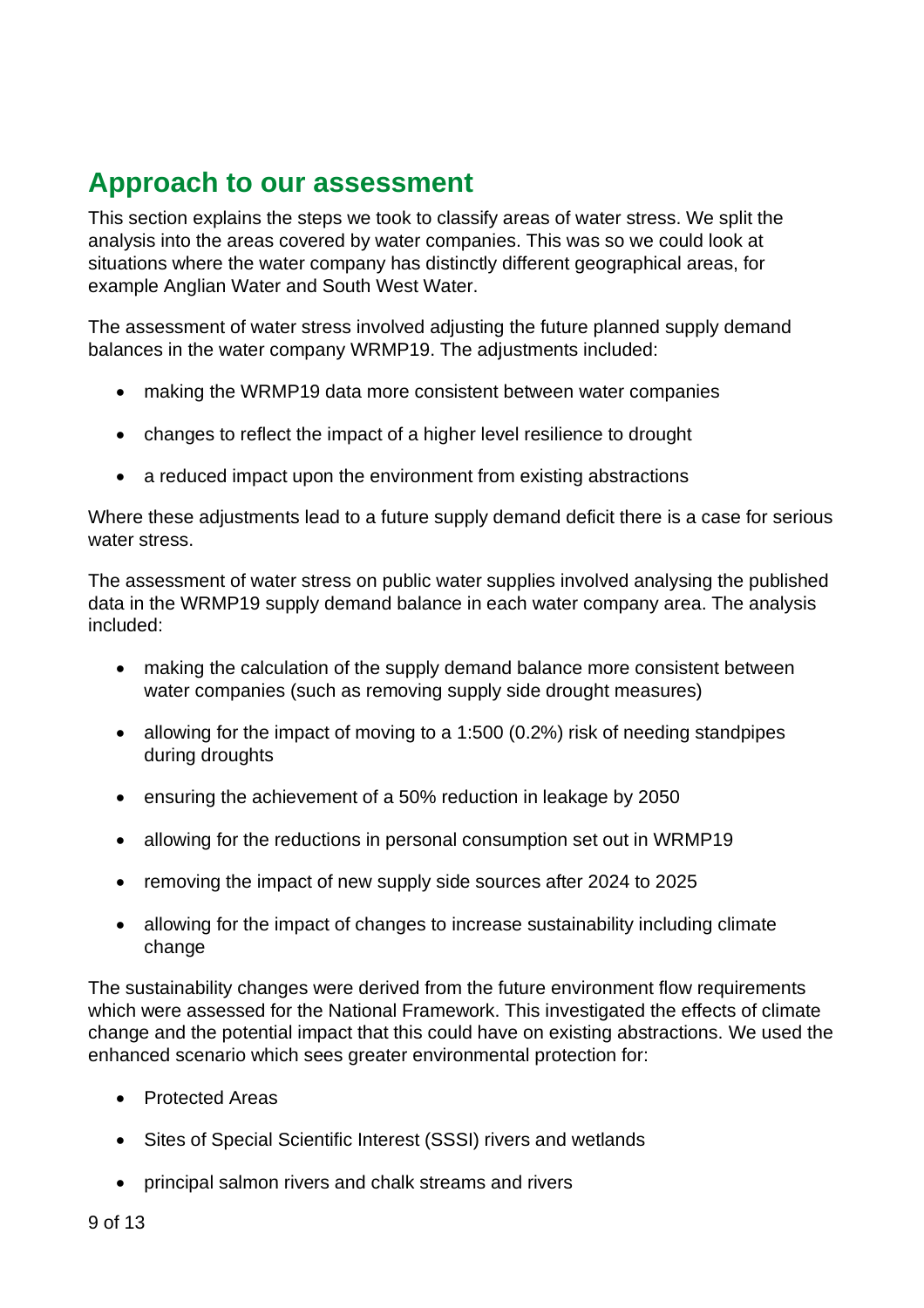In these cases it applied the most sensitive flow constraint appropriate, increasing the proportion of natural flow that is protected for the environment.

The National Framework analysis gives an indication of the potential changes in abstraction needed by region. We allocated the potential abstraction reduction to water company area based on the location of the public water supply abstractions. The approach we have taken to assess the environmental needs is set out in a separate report as Appendix 2 to the consultation which you can find on the [GOV.UK](https://www.gov.uk/government/consultations/determining-areas-of-water-stress-in-england) and [Citizen Space](https://consult.environment-agency.gov.uk/environment-and-business/updating-the-determination-of-water-stressed-areas) webpages.

We assumed that the environmental sustainability changes reduce the environmental stress to an acceptable level. Where the adjusted supply demand balance became negative there is a case for serious water stress.

Our assessment followed the following steps:

- 1. Checked and collated WRMP19 data to ensure data is reported and used consistently.
- 2. Extended the water resource planning data projections to 2050 where required.
- 3. Applied a consistent reduction in leakage across all companies to match the commitment by the water industry to achieve a 50% reduction by 2050.
- 4. Removed the impact of climate change from WRMP19 data after 2019 to 2020 to avoid double counting with sustainability changes which include the impact of climate change.
- 5. Used information from the initial water resources position statements from regional groups to allow for increased resilience of supplies to a 1:500 (0.2%) drought event.
- 6. Included the impacts of supply side investment until 2025 but not beyond. The exception to this is Portsmouth Water's Havant Thicket Reservoir because of its current stage of development.
- 7. Allowed for population and housing growth as set out in WRMP19.
- 8. Adjusted the supply-demand balance to account for future sustainability reductions using the enhanced scenario produced for the National Framework.
- 9. Allowed for different sizes of water company areas by normalising the data using target headroom as set out in WRMP19.
- 10.Recalculated the supply-demand balance in annual steps until 2050 to determine the level of water stress.
- 11.Used 2039 to 2040 as the year for the determination of water stress because it is when the planned resilience level of 1:500 will be achieved.
- 12.Allowed for water company areas that are completely separate to be treated individually, such as Bournemouth and South West Water.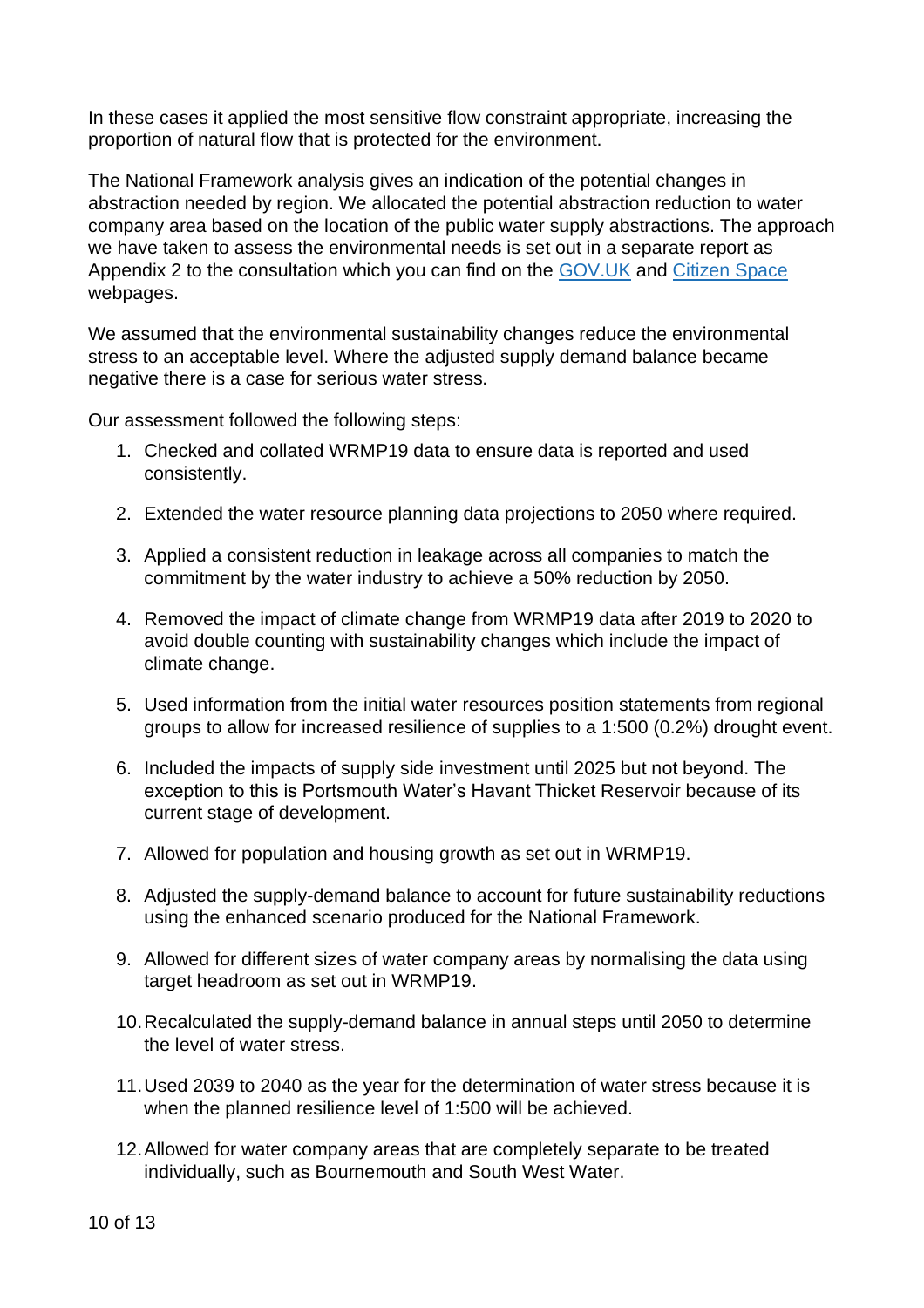We have continued to use the terms 'serious' and 'not serious' as in the classification in 2013 as the determination is solely to indicate the consideration of compulsory metering.

Following the consultation response we tested the sensitivity of the results to the risk that planned reductions in leakage and per capita consumption (PCC) would not be achieved. This included tests with no reduction in leakage and PCC of 132 litres per person per day. This is instead of the 50% reduction in leakage and PCC of 118 litres per person per day used in our initial analysis. These tests did not change the final classification.

Target headroom represents the minimum buffer that companies should plan to maintain between supply and demand for water to cater for current and future uncertainties. We used the predicted supply demand balance as a percentage of target headroom in 2039 to 2040 for of the assessment. This allows for the different sizes and characteristics of each water company area. Where the supply demand balance deficit is more than half the target headroom the area is considered to be in serious water stress. A technical report, 'Appendix 3: Water stress assessment methodology' contains more detailed information on the method and its development. This is available on [GOV.UK](https://www.gov.uk/government/consultations/determining-areas-of-water-stress-in-england) and [Citizen Space](https://consult.environment-agency.gov.uk/environment-and-business/updating-the-determination-of-water-stressed-areas) webpages.

#### **Isles of Scilly**

South West Water has taken on managing the water supplies and planning for the Isles of Scilly. It was not legally possible for the company to produce a WRMP until the formal transfer had taken place on 1 April 2020. We treated the Isles of Scilly as a special case and evaluated the level of water stress based on our knowledge and the information provided by South West Water. Our evaluation included:

- a review of the company's business plan which identifies the pressure on water resources and how demands are currently met including dependence on desalination
- evidence provided by South West Water on the risk of saline intrusion from groundwater abstraction at existing boreholes
- lack of available water for abstraction due to the natural geology and potential licence constraints to protect the environment
- the sensitive nature of the environment to abstraction
- the large number of environmental designations in place
- the vulnerability of groundwater quality and resources to dry weather

On this basis our recommendation was that there was sufficient evidence that the Secretary of State should determine the Isles of Scilly to be in an area of serious water stress.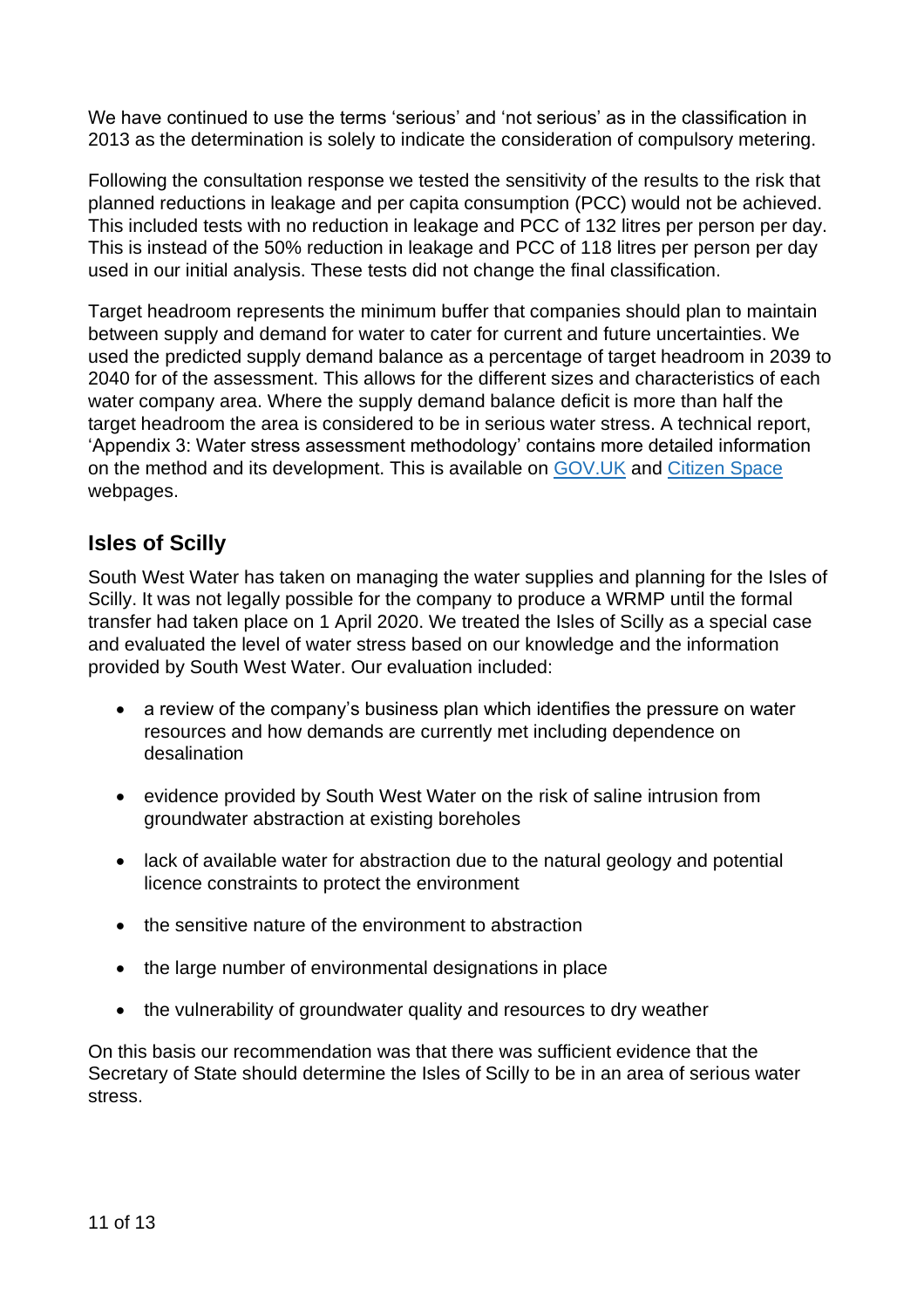#### **Wales**

The assessment of water stress only covers England. The Herefordshire zone in England is operated by Dŵr Cymru Welsh Water. Water resources zones operated by water companies wholly or mainly in Wales come under different regulations from those operated by companies wholly or mainly in England. Welsh Ministers would decide on metering in the Herefordshire zone in consultation with the Secretary of State in England. We included the Herefordshire zone in our assessment so we cover the whole of England but the results show it is not an area of serious water stress.

If you have any questions linked to Wales, please contact Natural Resources Wales at [WREPP@cyfoethnaturiolcymru.gov.uk](mailto:WREPP@cyfoethnaturiolcymru.gov.uk)